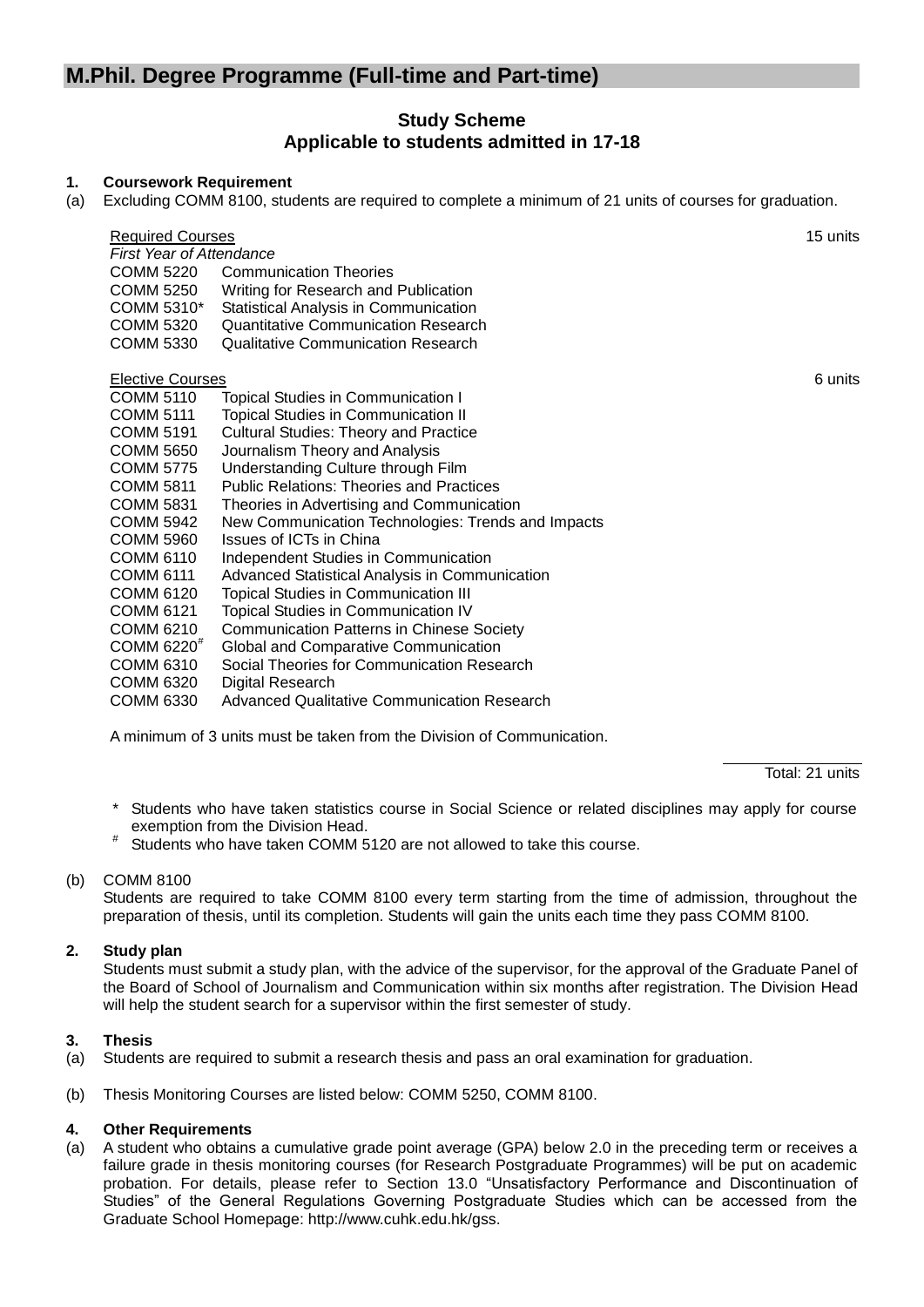(b) Complete an Improving Postgraduate Learning (IPL) module on "Observing Intellectual Property and Copyright Law during Research". This will be an online module and relevant information can be accessed from the website: http://www.cuhk.edu.hk/clear/prodev/ipl.html.

#### **5. Unsatisfactory Performance**

A student whose thesis/portfolio is not passed but re-submission is allowed and re-examination is required must re-write and re-submit the thesis/portfolio to the satisfaction of the Thesis/Assessment Committee before being recommended for the award of degree. Such re-submission must be made within twelve months from the date of the official notification of the result of the first examination and within the student's prescribed maximum period of study. Only one re-submission of thesis/portfolio is allowed.

#### **6. Remarks**

With the approval of the Division Head, in lieu of the courses on the elective course list, students can take other courses within and/or outside the Division of Communication.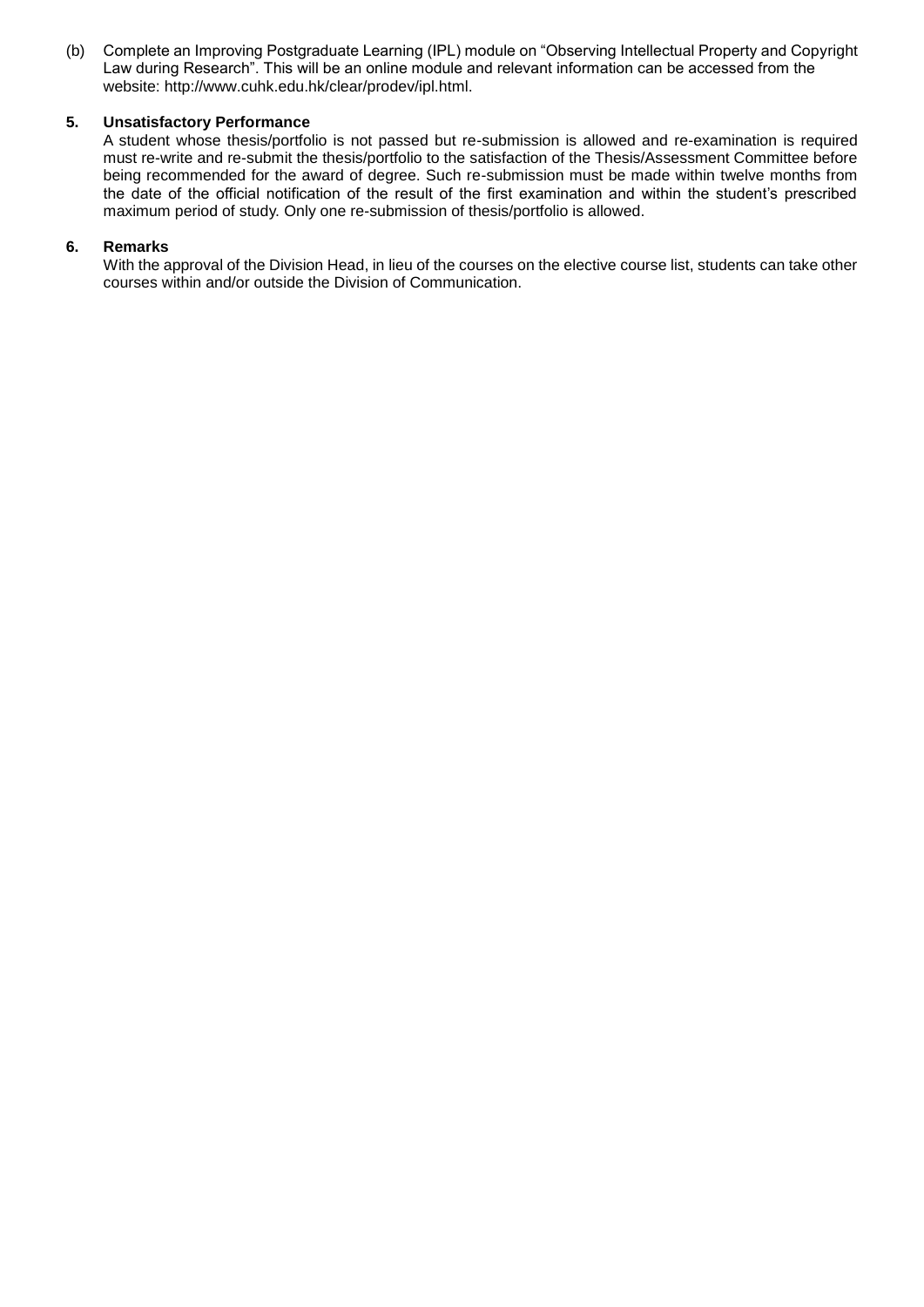### 修讀辦法 二〇一七至一八年度入學學生滴用

| $\overline{\phantom{a}}$ | 課程要求                     |                                     |       |
|--------------------------|--------------------------|-------------------------------------|-------|
| (1)                      |                          | 除了 COMM 8100 外,哲學碩士須至少修畢 21 學分方可畢業。 |       |
|                          | 必修科目:                    |                                     | 15 學分 |
|                          | 須於入學後第一年修讀的科目            |                                     |       |
|                          | <b>COMM 5220</b>         | 傳播理論                                |       |
|                          | <b>COMM 5250</b>         | 研究寫作與出版                             |       |
|                          | COMM 5310*               | 傳播研究之統計分析                           |       |
|                          | <b>COMM 5320</b>         | 定量傳播研究                              |       |
|                          | <b>COMM 5330</b>         | 定質傳播研究                              |       |
|                          |                          |                                     |       |
|                          | 選修科目:                    |                                     | 6 學分  |
|                          | <b>COMM 5110</b>         | 傳播專題研究 (一)                          |       |
|                          | <b>COMM 5111</b>         | 傳播專題研究(二)                           |       |
|                          | <b>COMM 5191</b>         | 文化研究: 理論與實踐                         |       |
|                          | <b>COMM 5650</b>         | 新聞理論與分析                             |       |
|                          | <b>COMM 5775</b>         | 電影與文化                               |       |
|                          | <b>COMM 5811</b>         | 公共關係:理論與實務                          |       |
|                          | <b>COMM 5831</b>         | 廣告及傳播理論                             |       |
|                          | <b>COMM 5942</b>         | 新傳播科技:趨勢與影響                         |       |
|                          | <b>COMM 5960</b>         | 中國信息傳播媒體研究                          |       |
|                          | <b>COMM 6110</b>         | 傳播獨立研究                              |       |
|                          | <b>COMM 6111</b>         | 傳播研究之統計分析進階                         |       |
|                          | COMM 6120                | 傳播專題研究 (三)                          |       |
|                          | <b>COMM 6121</b>         | 傳播專題研究 (四)                          |       |
|                          | <b>COMM 6210</b>         | 中國社會的傳播模式                           |       |
|                          | COMM $6220$ <sup>#</sup> | 全球與比較傳播                             |       |
|                          | <b>COMM 6310</b>         | 傳播研究社會理論                            |       |
|                          | <b>COMM 6320</b>         | 數碼研究                                |       |
|                          | <b>COMM 6330</b>         | 定質傳播研究進階                            |       |
|                          |                          |                                     |       |

其中最少 3 學分須選自本學部課程

共 21 學分

\* 曾修讀社會科學或相關統計科目的學生,可向學部主任申請科目豁免。

曾修讀 COMM 5120 的學生,不能修讀此科目。

#### (2) COMM 8100

哲學碩士生在完成論文前,必須每學期修讀 COMM 8100 論文撰寫課程,每次修讀而獲及格成績,均可獲得學分。

## 二、 研讀計劃

研究生須於入學後六個月內,經論文導師指導完成研讀計劃,並提交予學部通過。在入學第一個學期,學部主 任會協助同學選定論文導師。

#### 三、 論文

- (1) 研究生必須完成研究論文並通過口試,方可畢業。
- (2) COMM 5250 及 COMM 8100 皆為輔導研究生撰寫論文的課程。
- 四、 其他要求
- (1) 研究生的累計平均積點如在 2.0 以下,或在論文指導科目(適用於研究式課程的學生)取得不合格成績,該生次學 期將被列為試讀生。詳情可參閱「研究生總學則」(General Regulations Governing Postgraduate Studies)第 13 條「成 績低劣及退學」(Unsatisfactory Performance and Discontinuation of Studies),此學則已上載於研究院網頁: http://www.cuhk.edu.hk/gss。
- (2) 完成 "Observing Intellectual Property and Copyright Law during Research"中的"Improving Postgraduate Learning (IPL)"單